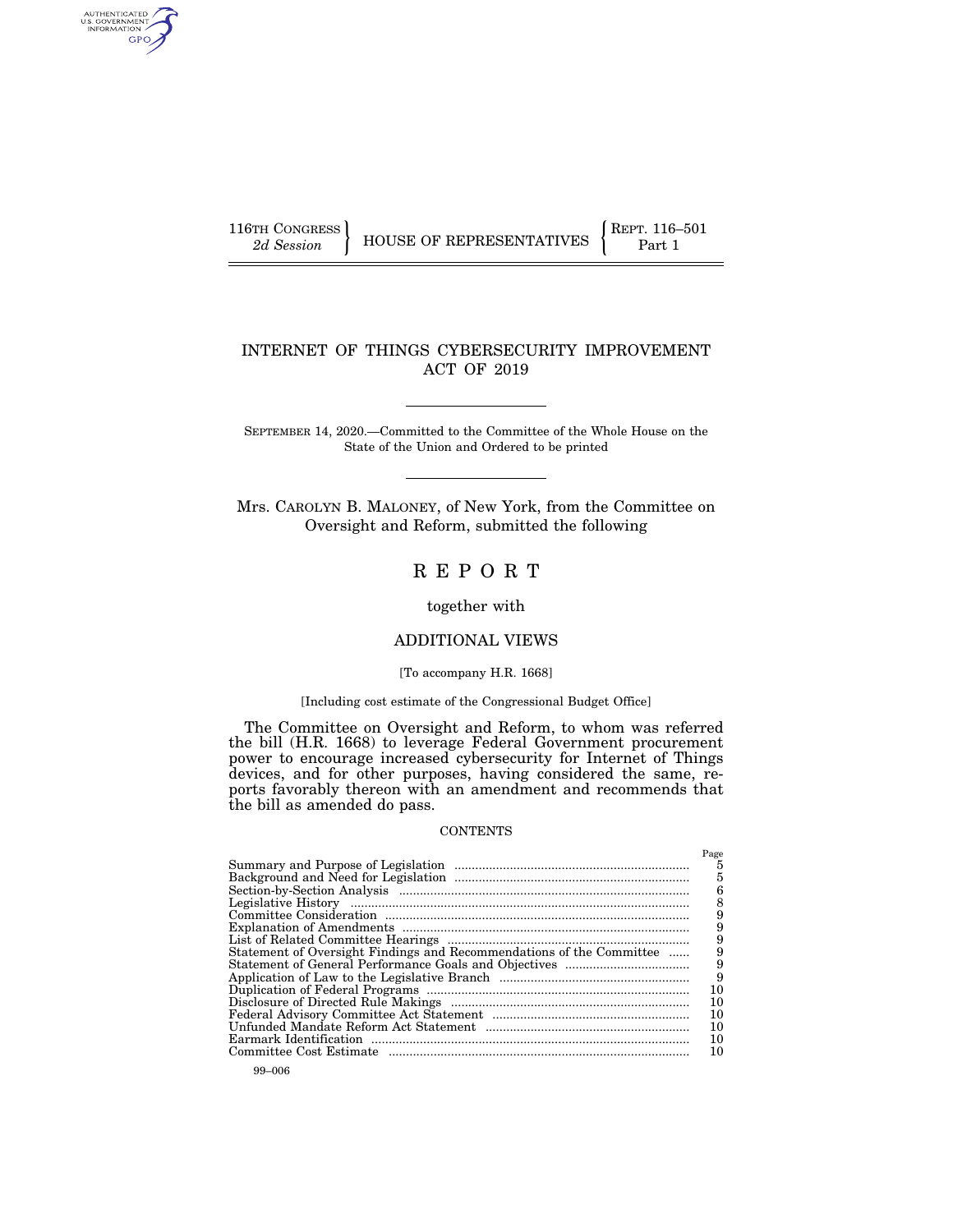New Budget Authority and Congressional Budget Office Cost Estimate ........... 10 Additional Views ...................................................................................................... 13

The amendment is as follows:

Strike all after the enacting clause and insert the following:

#### **SECTION 1. SHORT TITLE.**

This Act may be cited as the ''Internet of Things Cybersecurity Improvement Act of 2019'' or the ''IoT Cybersecurity Improvement Act of 2019''.

2

# **SEC. 2. DEFINITIONS.**

In this Act:

(1) AGENCY.—The term ''agency'' has the meaning given such term in section 3502 of title 44, United States Code.

(2) COVERED DEVICE.—The term ''covered device'' means a physical object that—

(A) is capable of being in regular connection with—

(i) the Internet; or

(ii) a network that is connected to the Internet on a recurring basis: (B) has computer processing capabilities of collecting, sending, or receiving data; and

 $\bar{C}$ ) is not a-

(i) general-purpose computing device;

(ii) personal computing system;

(iii) smart mobile communications device;

(iv) programmable logic controller with an industrial control system

specifically not designed for connection to the internet;

(v) mainframe computing system; or (vi) subcomponent of a device.

(3) DIRECTOR OF OMB.—The term ''Director of OMB'' means the Director of the Office of Management and Budget.

(4) DIRECTOR OF THE INSTITUTE.—The term ''Director of the Institute'' means the Director of the National Institute of Standards and Technology.

(5) SECURITY VULNERABILITY.—The term ''security vulnerability'' has the meaning given that term under section 102(17) of the Cybersecurity Information Sharing Act of 2015 (6 U.S.C. 1501(17)).

#### **SEC. 3. COMPLETION OF ONGOING EFFORTS RELATING TO CONSIDERATIONS FOR MANAGING INTERNET OF THINGS CYBERSECURITY RISKS.**

Not later than December 31, 2019, the Director of the National Institute of Standards and Technology shall complete the efforts of the Institute in effect on the date of the enactment of this Act regarding considerations for managing the security vulnerabilities of Internet of Things devices and examples of possible cybersecurity capabilities of such devices by publishing a report that includes, at a minimum, the following considerations for covered devices:

(1) Secure development.

(2) Identity management.

(3) Patching.

(4) Configuration management.

**SEC. 4. SECURITY STANDARDS FOR USE OF COVERED DEVICES BY THE FEDERAL GOVERN-MENT.** 

(a) GUIDELINES REQUIRED.—

(1) GUIDELINES.—Not later than 6 months after the date on which the report under section 3 is completed, the Director of the Institute shall develop under section 20 of the National Institute of Standards and Technology Act (15 U.S.C. 278g-3), and submit to the Director of OMB, guidelines on—

(A) the appropriate use and management by the agencies of covered devices owned or controlled by the agencies; and

(B) minimum information security requirements for managing security vulnerabilities associated with such devices.

(2) DEVELOPMENT OF GUIDELINES.—In developing the guidelines submitted under paragraph (1), the Director of the Institute shall—

(A) consider relevant standards and best practices developed by the private sector, agencies, and public-private partnerships; and

(B) ensure that such guidelines are consistent with the considerations published in the report described under section 3.

(b) PROMULGATION OF STANDARDS.

(1) STANDARDS.—Not later than 180 days after the date on which the Director of the Institute completes the development of the guidelines required under sub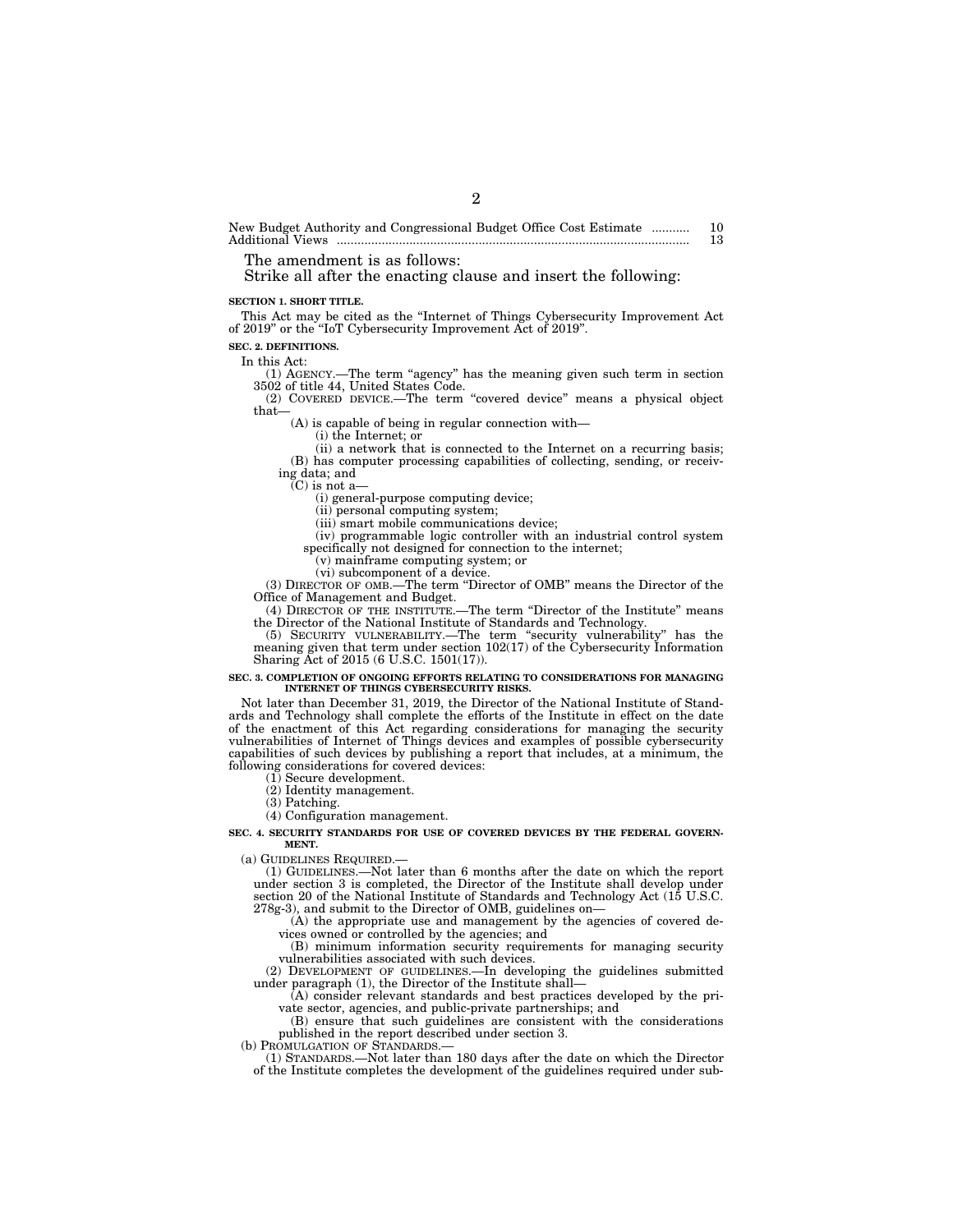section (a), the Director of OMB, in consultation with the Director of the Cybersecurity and Infrastructure Security Agency of the Department of Homeland Security, shall—

(A) promulgate standards on the basis of the guidelines submitted under subsection (a) pertaining to covered devices owned or controlled by agencies, except those considered national security systems as defined by section  $3552(b)(6)$  of title 44, United States Code; and

(B) ensure such standards are consistent with the information security requirements under subchapter II of chapter 35 of title 44, United States Code.

(2) QUINQUENNIAL REVIEW AND REVISION.—Not later than 5 years after the date on which the Director of OMB promulgates the standards under paragraph (1), and not less frequently than once every 5 years thereafter, the Director of OMB, in consultation with and the Director of the Institute and the Director of the Cybersecurity and Infrastructure Security Agency of the Department of Homeland Security, shall—

(A) review such standards; and

(B) revise such standards as appropriate.

(c) REVISION OF FEDERAL ACQUISITION REGULATION.—The Federal Acquisition Regulation shall be revised to implement any standard promulgated under subsection (b).

#### **SEC. 5. PETITION TO EXCLUDE CERTAIN DEVICES.**

(a) PETITION.—The Director of OMB shall establish a process by which an interested party may petition the Director of OMB for a device described in section 2(2) to not be considered a covered device for the purpose of standards promulgated under section 4(b).

(b) GRANTS OF PETITION.—The Director of OMB shall grant a petition under subsection (a)—

 $(1)$  on a limited basis;

(2) in a timely manner; and

(3) only if the interested party demonstrates that—

(A) the procurement of such a covered device with limited data processing and software functionality would be unfeasible; or

(B) the procurement of a covered device that does not meet the standards promulgated by the Director of OMB under this Act is necessary for national security or for research purposes.

(c) REPORT.—

(1) IN GENERAL.—Not later than one year after the date of the enactment of this Act, and annually thereafter for each of the following four years, the Director of OMB shall submit to the appropriate congressional committees a report on the process established by the Director of OMB for granting or denying waivers under this section.

(2) ASSESSMENT OF IMPLEMENTATION.—The reports required under paragraph (1) shall include, at a minimum, the following:

(A) An assessment of the waiver evaluation process.

(B) A description of the methods established to carry out such assessment.

(C) A classified appendix listing the types and number of devices for each agency granted a waiver and the reasons for such waiver.

(3) APPROPRIATE CONGRESSIONAL COMMITTEES DEFINED.—In this subsection, the term "appropriate congressional committees" means the Committees on Oversight and Reform and Homeland Security of the House of Representatives and the Committee on Homeland Security and Governmental Affairs of the Senate.

#### **SEC. 6. COORDINATED DISCLOSURE OF SECURITY VULNERABILITIES RELATING TO COVERED DEVICES.**

(a) IN GENERAL.—Not later than 180 days after the date of the enactment of this Act, the Director of the Institute, in consultation with the Director of Cybersecurity and Infrastructure Security Agency of the Department of Homeland Security, shall develop under section 20 of the National Institute of Standards and Technology Act (15 U.S.C. 278g-3) and submit to the Director of OMB, guidelines—

(1) for the reporting, coordinating, publishing, and receiving of information about—

(A) a security vulnerability relating to a covered device owned or controlled by an agency; and

(B) the resolution of such security vulnerability;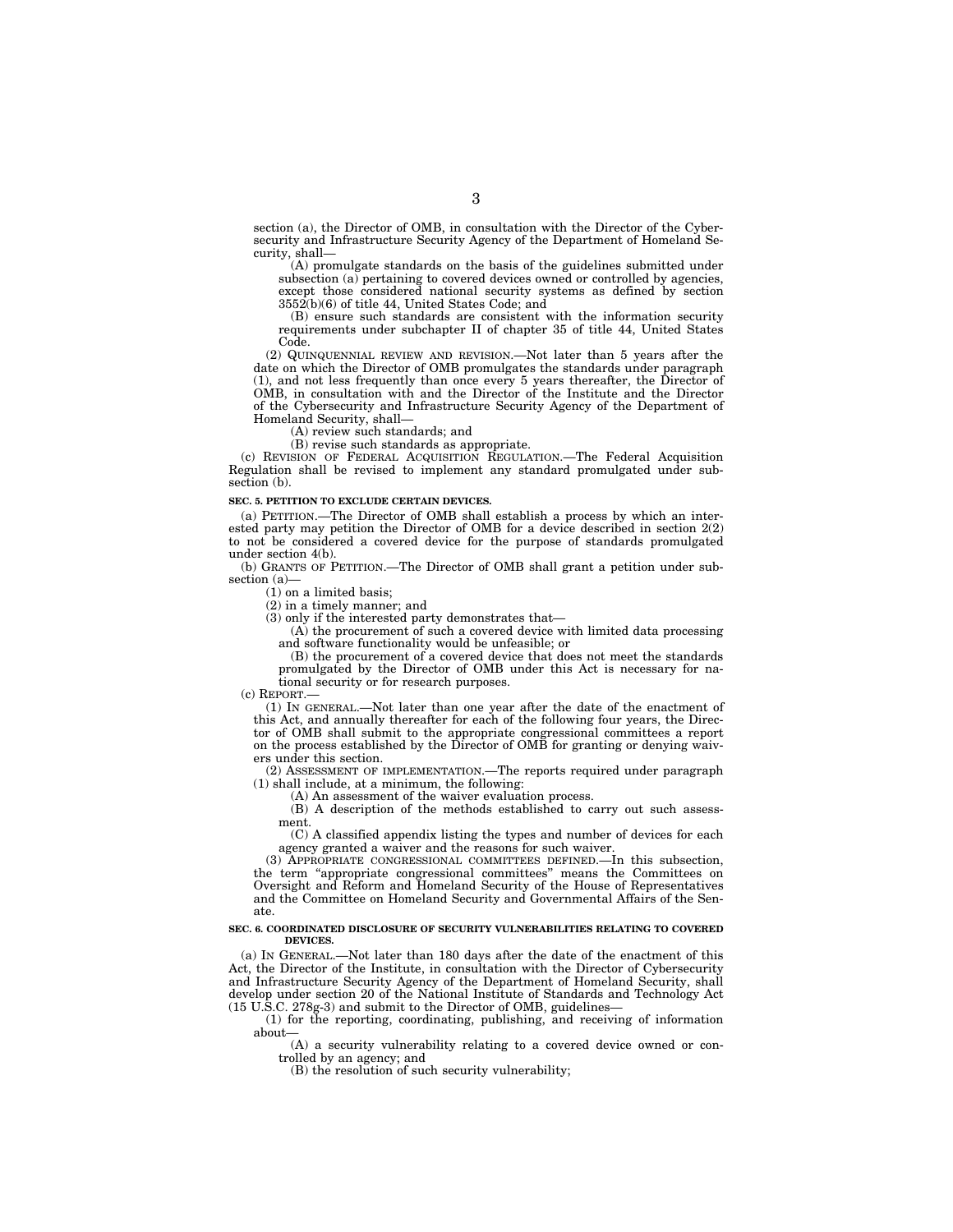(2) for contractors providing a covered device to the Federal Government, and any subcontractor thereof at any tier providing such device to such contractors

 $(A)$  receiving information about a potential security vulnerability relating to the covered device; and

(B) disseminating information about the resolution of a security vulnerability relating to the covered device; and

(3) on the type of information about security vulnerabilities that should be re-

ported to the Federal Government, including examples thereof.<br>
(b) DEVELOPMENT OF GUIDELINES.—In developing the guidelines under subsection<br>
(a), the Director of the Institute shall—

(1) consult with such cybersecurity researchers and private sector industry experts as the Director considers appropriate;

(2) to the maximum extent practicable, align such guidelines with Standards 29147 and 30111 of the International Standards Organization, or any successor standards thereof; and

(3) ensure such guidelines are consistent with the policies and procedures developed under section 2209(m) of the Homeland Security Act of 2002 (6 U.S.C.  $659(m)$ ).<br>(c) Promulgation of Standards.

(1) IN GENERAL.—Not later than 180 days after the date on which the guidelines under subsection (a) are submitted, the Director of OMB, in consultation with the Administrator of General Services and the Secretary of Homeland Security, shall promulgate standards on the basis of such guidelines.

(2) CONTRACT REQUIREMENT FOR SUBCONTRACTS.—The standards promulgated under paragraph (1) shall include a requirement for any contract related to a covered device to include a clause that requires each contractor that provides a covered device under the contract to an agency to ensure that any covered device obtained through a subcontract, at any tier, complies with the standards and regulations promulgated under this section with respect to such covered device.

(3) CONSISTENCY WITH THE STRENGTHENING AND ENHANCING CYBER-CAPABILI-TIES BY UTILIZING RISK EXPOSURE TECHNOLOGY ACT.—The Director of OMB shall ensure that the standards promulgated under paragraph (1) are consistent with section 101 of the Strengthening and Enhancing Cyber-capabilities by Utilizing Risk Exposure Technology Act (6 U.S.C. 663 note; Public Law 115–390).

(d) REVISION OF FEDERAL ACQUISITION REGULATION.—The Federal Acquisition Regulation shall be revised to implement the standards promulgated under subsection (c).

#### **SEC. 7. CONTRACTOR COMPLIANCE WITH STANDARDS AND REGULATIONS.**

(a) IN GENERAL.—

(1) DETERMINATION.—

(A) COMPLIANCE REQUIRED.—Before awarding a contract to an offeror for the procurement of a covered device, or renewing a contract to procure or obtain a covered device from a contractor, the agency Chief Information Officer shall determine if such offeror or contractor has complied with each standard promulgated under section 6(c) with respect to such covered device.

(B) SIMPLIFIED ACQUISITION THRESHOLD.—Notwithstanding section 1905 of title 41, United States Code, the requirements under subparagraph (A) shall apply to a contract or subcontract in amounts not greater than the simplified acquisition threshold.

(2) PROHIBITION ON USE OR PROCUREMENT.—The head of an agency may not procure or obtain, or renew a contract to procure or obtain, a covered device if the agency Chief Information Officer determines under paragraph (1)(A) that such offeror or contractor has not complied with a standard promulgated under section 6(c) with respect to such covered device.

(b) WAIVER.—The head of an agency may waive the prohibition under subsection  $(a)(2)$  if the procurement of such covered device is necessary for national security or for research purposes.

(c) EFFECTIVE DATE.—The prohibition under subsection (a) shall take effect one year after the date of the enactment of this Act.

# SEC. 8. INSTITUTE REPORT ON CYBERSECURITY CONSIDERATIONS STEMMING FROM THE **CONVERGENCE OF INFORMATION TECHNOLOGY, INTERNET OF THINGS, AND <b>OPERATIONAL TECHNOLOGY DEVICES, NETWORKS AND SYSTEMS.**

Not later than 1 year after the date of the enactment of this Act, the Director of the Institute shall publish a report on the increasing convergence, including considerations for managing potential security vulnerabilities associated with such con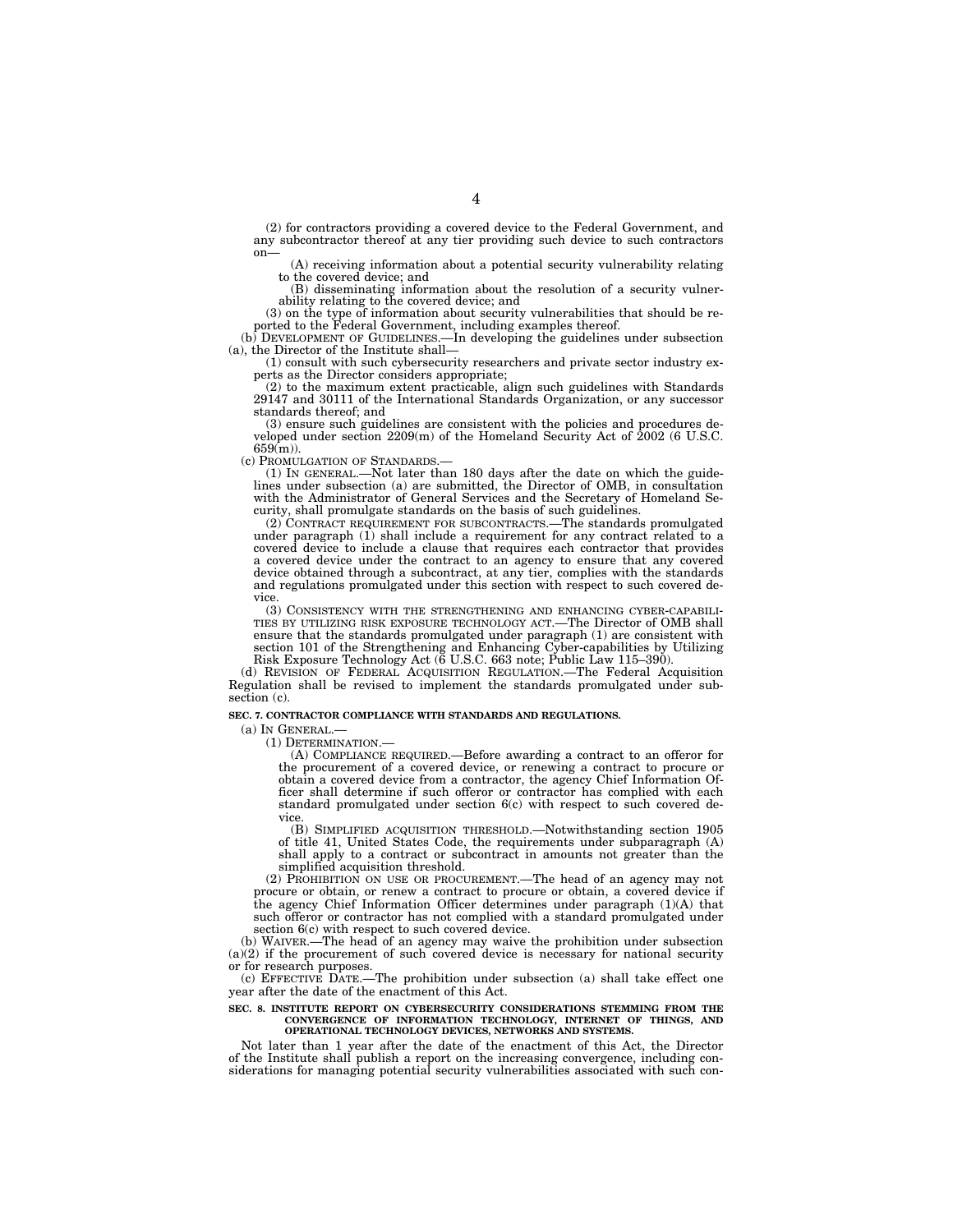vergence, of traditional information technology devices, networks, and systems with—

(1) covered devices, networks and systems; and (2) operational technology devices, networks and systems.

# SUMMARY AND PURPOSE OF LEGISLATION

The Internet of Things Cybersecurity Improvement Act of 2019 would require enhanced levels of cybersecurity for federally procured Internet of Things devices.

### BACKGROUND AND NEED FOR LEGISLATION

H.R. 1668 would establish cybersecurity standards for federal devices that are connected to the internet.<sup>1</sup> At the moment, there are no national standards to ensure the security of Internet of Things Devices (IoT).<sup>2</sup> As such, hackers frequently target IoT devices, ''leading to problems like default passwords and vulnerabilities that can't be fixed.'' 3

In 2016, internet access was denied for millions on the East Coast due to a distributed denial of service attack facilitated by "hundreds of thousands of compromised unsecured IoT devices."<sup>4</sup> Device vulnerability can pose a threat to the Federal Government because ''these devices can serve as gateways to accessing a network and launching cyberattacks."<sup>5</sup>

In a 2018 Senate hearing, Director of Defense Intelligence Agency Lt. General Robert Ashley testified that ''insecure IoT devices are one of the 'most important emerging cyberthreats' to US national security."<sup>6</sup>

The bill would require any contractor or vendor at any tier that provides IoT devices to the Federal Government to meet minimum cybersecurity standards based on guidelines by the National Institute of Standards and Technology (NIST).7 Exceptions from this requirement could be approved be the Director of the Office of Management and Budget (OMB) if an interested party demonstrated that the covered device is required for national security or research purposes.8

The NIST security guidelines for managing risk would be established by September 20, 2019 and reviewed every five years. OMB would promulgate standards for agency implementation based on the NIST guidelines by March 30, 2020. The bill would also require vendors of IoT devices to disclose when devices are vulnerable to cyberattacks.

<sup>1</sup> House Committee on Oversight and Reform, Statement of Chairman Elijah E. Cummings,

Business Meeting (June 12, 2019).<br><sup>2</sup> *Congress Introduces Bill to Improve 'Internet of Things' Security*, C/Net (Mar. 11, 2019) (on-<br>line at www.cnet.com/news/congress-introduces-bill-to-improve-internet-of-things-securit line at www.cnet.com/news/congress-introduces-bill-to-improve-internet-of-things-security/). 3 *Id.*  4 House Committee on Oversight and Reform, Statement of Rep. Robin Kelly, Business Meet-

ing (June 12, 2019). 5 *Id.* 

<sup>6</sup>Senate Committee on Armed Services, Written Testimony of Lieutenant General Robert Ashley, Director, Defense Intelligence Agency, *Worldwide Threat Assessment*, 115th Cong. (Mar. 6,

<sup>&</sup>lt;sup>7</sup> Congress Introduces Bill to Improve 'Internet of Things' Security, C/Net (Mar. 11, 2019) (on-<br>line at www.cnet.com/news/congress-introduces-bill-to-improve-internet-of-things-security/).

line at www.cnet.com/news/congress-introduces-bill-to-improve-internet-of-things-security/). 8 House Committee on Oversight and Reform, Statement of Rep. Robin Kelly, Business Meeting (June 12, 2019).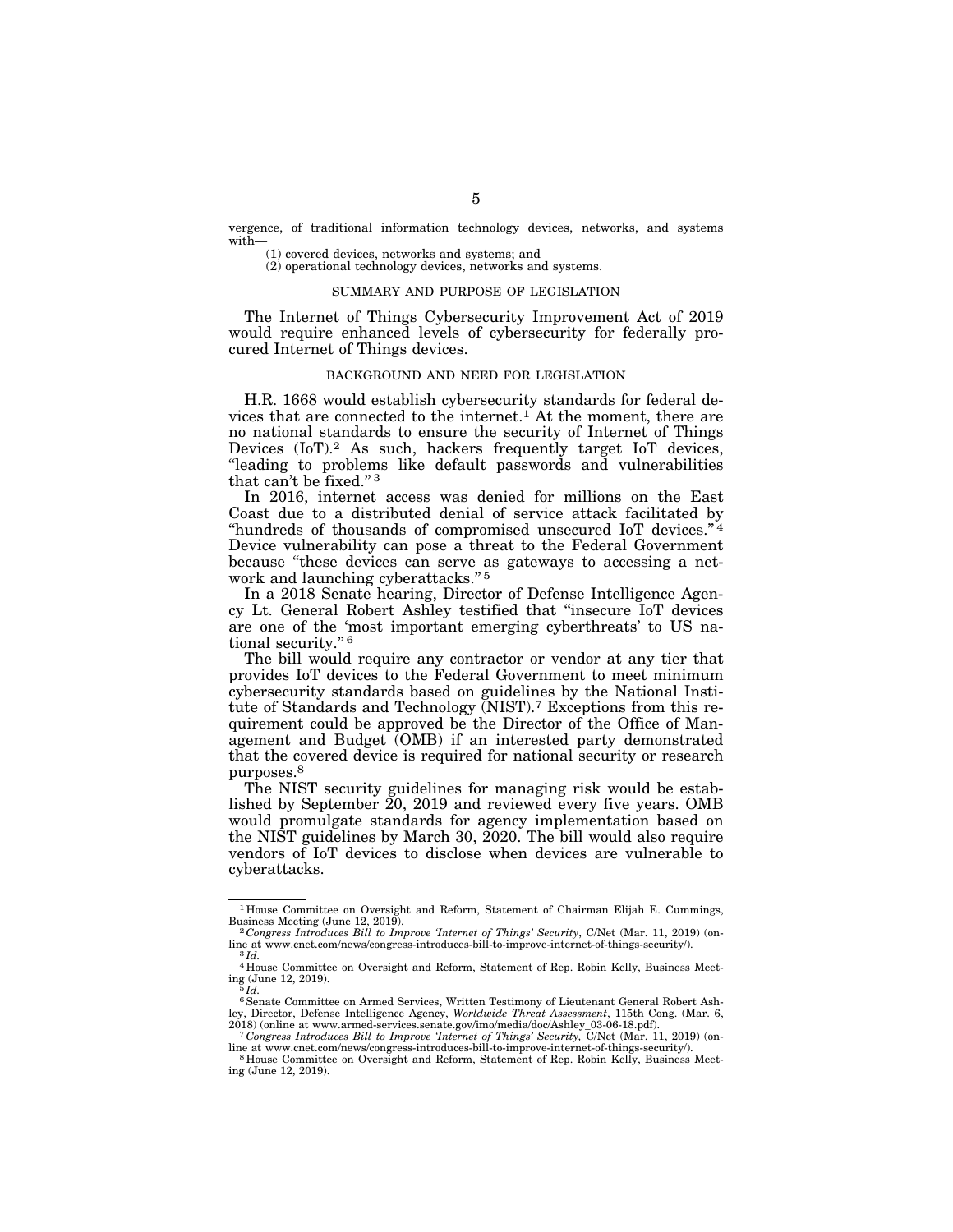The number of connected devices is expected to surpass 20 billion by 2020.9 These standards may encourage IoT manufacturers to increase the level of security of their devices.10

#### SECTION-BY-SECTION ANALYSIS

#### *Section 1. Short titles*

Short titles for the bill include: ''Internet of Things Cybersecurity Improvement Act of 2019'' and ''IoT Cybersecurity Improvement Act of 2019.''

#### *Section 2. Definitions*

Section 2 provides certain definitions, including for a "covered device.'' A covered device refers to a physical object that can maintain regular connection with the Internet or a network connected to the internet on a recurring basis; has computer processing capabilities to collect, send, or receive data; and is not a general-purpose computing device, personal computing system, smart mobile communications device, programmable logic controller with an industrial control system not designed for connection to the internet, mainframe computing system, or subcomponent of a device.

## *Section 3. Completion of ongoing efforts relating to considerations for managing Internet of Things cybersecurity risks*

Section 3 requires the Director of NIST to publish a report by<br>December 31. 2019. regarding management and security 31, 2019, regarding management and security vulnerabilities of IoT devices, including consideration of secure development, identity management, patching, and configuration management for covered devices.

# *Section 4. Security standards for use of covered devices by the Federal Government*

## *Subsection (a)—Guidelines required*

Subsection (a) requires the Director of NIST to submit to the Director of OMB guidelines on appropriate use and management of covered devices and minimum information security requirements for managing security vulnerabilities associated with connected devices not later than six months after the report required by section 3 is completed. When developing these guidelines, the Director shall consider best practices from the private sector, agencies, and public-private partnerships and ensure that guidelines are consistent with the report.

## *Subsection (b)—Promulgation of Standards*

Subsection (b) requires the Director of OMB, in consultation with the Director of the Cybersecurity and Infrastructure Security Agency at the Department of Homeland Security, to promulgate standards based on the guidelines submitted under subsection (a), except for devices considered national security systems as defined by section 3552 (b)(6) of title 44, United States Code. These standards

<sup>9</sup>Gartner, Inc., *Gartner Says 8.4 Billion Connected ''Things'' Will Be in Use in 2017, Up 31 Percent from 2016* (Feb. 7, 2017) (online at www.gartner.com/en/newsroom/press-releases/2017-

<sup>.02-07-</sup>gartner-says-8-billion-connected-things-will-be-in-use-in-2017-up-31-percent-from-2016)<br><sup>10</sup> Con*gress Introduces Bill to Improve 'Internet of Things' Security, C/Net (Mar. 11, 2019) (on-<br>hine at www.cnet.com/news/c*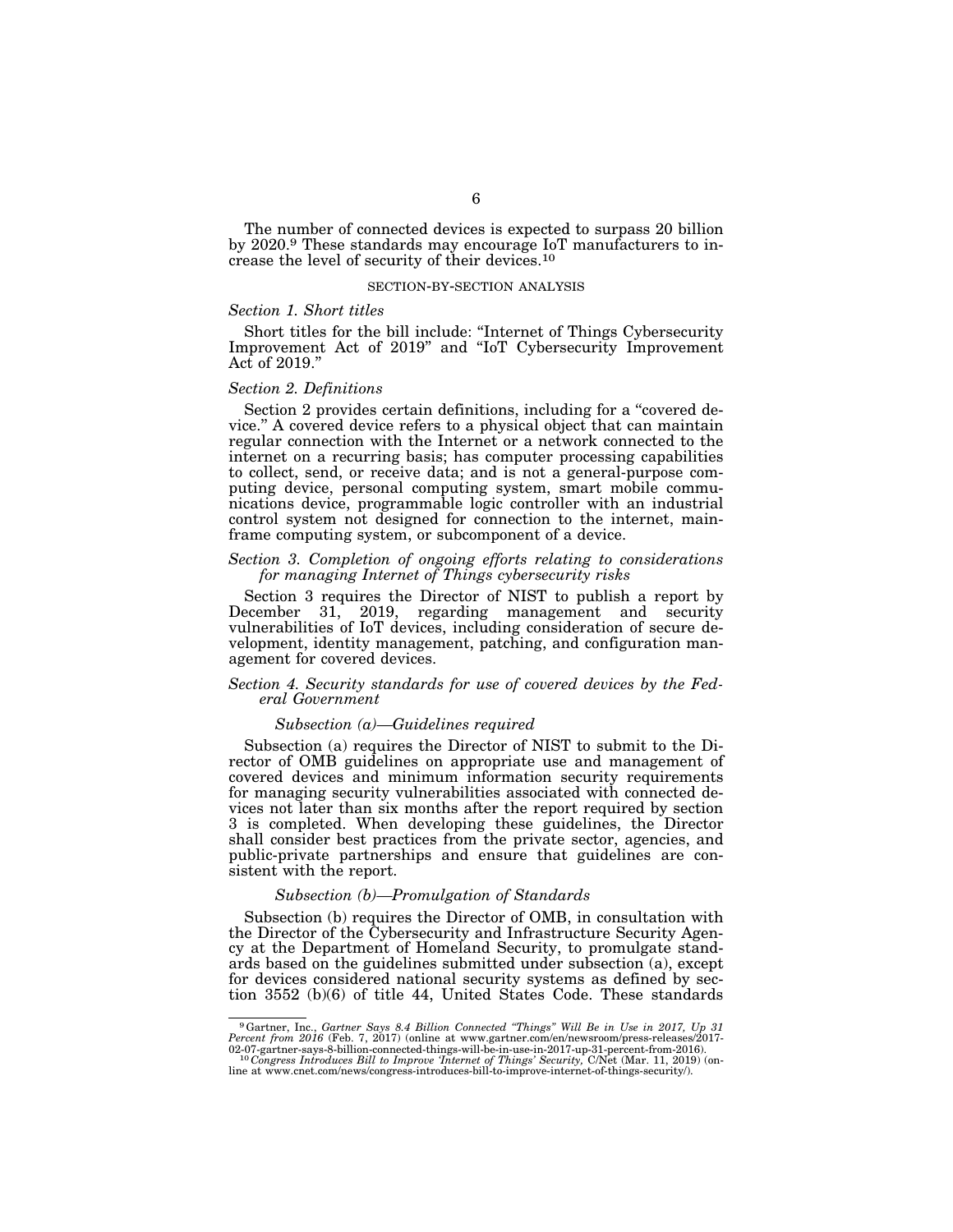must be consistent with information security requirements under subchapter II of chapter 35 of title 44, United States Code.

The standards shall be reviewed at least once every five years and revised as appropriate. The Federal Acquisition Regulation shall be revised to implement any standard promulgated under subsection (b).

# *Section 5. Petition to exclude certain devices*

#### *Subsection (a)—Petition the director*

Subsection (a) would require the Director of OMB to establish a process for interested parties to petition that a covered device not be considered a covered device for the purpose of standards promulgated under section 4(b).

#### *Subsection (b)—Grants of petition*

Subsection (b) requires the Director of OMB to grant petitions under subsection (a) on a limited basis, in a timely manner, and only if the interested party demonstrates that the procurement of such a covered device with limited data processing and software functionality would be unfeasible, or the procurement of a covered device that does not meet the standards promulgated by the Director of OMB is necessary for national security or for research purposes.

#### *Subsection (c)—Report*

Subsection (c) requires the Director of OMB shall submit a report to the appropriate congressional committee detailing the process established by the Director for granting or denying waivers under this section annually for five years. The reports shall include, at a minimum, an assessment of the waiver evaluation process, a description of the methods used in the waiver evaluation process, and a classified listing in the appendix with the types and number of devices for each agency granted a waiver and the reasons for such waiver.

# *Section 6. Coordinated Disclosure of Security Vulnerabilities Relating to Covered Devices*

## *Subsection (a)—In general*

Subsection (a) requires the Director of NIST, in consultation with the Director of Cybersecurity and Infrastructure Security Agency of the Department of Homeland Security, to develop and submit to the Director of OMB guidelines for reporting, coordinating, publishing, and receiving information about a security vulnerability in a covered device owned or controlled by an agency and the resolution of the vulnerability within 180 days of enactment. The subsection also requires such guidelines for contractors and subcontractors providing a covered device to the Federal Government on receiving information about a potential security vulnerability relating to the covered device and disseminating information about the resolution of a security vulnerability and on the type of information about security vulnerabilities that should be reported to the Federal Government, including examples.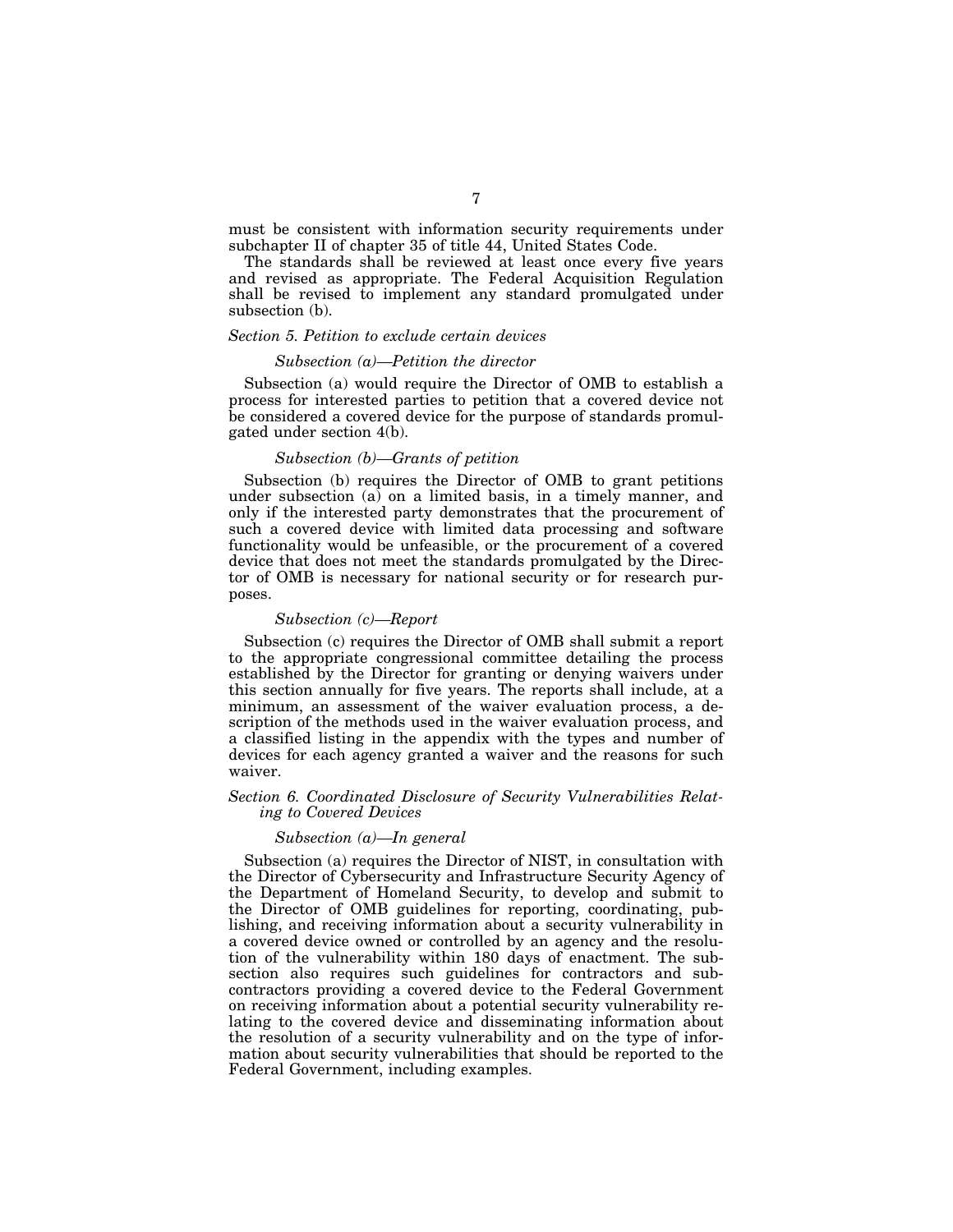# *Subsection (b)—Development of guidelines*

Subsection (b) requires the Director of NIST to consult with cybersecurity researchers and private sector industry experts as appropriate, align the guidelines a closely as possible with Standards 29147 and 30111 of the International Standards Organization, and ensure consistency of guidelines with policies and procedures under section 2209 (m) of the Homeland Security Act of 2002 (6 U.S.C.  $659(m)$ ).

# *Subsection (c)—Promulgation of standards*

Subsection (c) requires the Director of OMB, in consultation with the Administrator of General Services and the Secretary of Homeland Security, to promulgate standards based on the guidelines required by subsection (a). The standards shall extend to contracts for covered devices from contractors or subcontractors at any tier and be consistent with section 101 of the Strengthening and Enhancing Cyber-Capabilities by Utilizing Risk Exposure Technology Act.

# *Section 7. Contractor compliance with standards and regulations*

# *Subsection (a)—In general*

Subsection (a) requires agency Chief Information Officers (CIOs) to determine that offerors of covered devices are in compliance with each standard promulgated under section 6(c) with respect to covered devices before awarding a contract. This requirement would apply to contracts below the simplified acquisition threshold. Agency heads would be prohibited from purchasing covered devices if the CIO has not issued a positive determination.

#### *Subsection (b)—Waiver*

Subsection (b) would allow the head of an agency to waive the prohibition under subsection (a) if the procurement of the covered device is necessary for national security or research purposes.

## *Subsection (c)—Effective date*

The prohibition against non-compliant devices shall take effect one year after the Act is enacted.

*Section 8. Institute report on cybersecurity considerations stemming from the convergence of information technology, Internet of Things, and operational technology devices, networks, and systems* 

Section 8 requires the Director of NIST to publish a report on the increasing convergence, including considerations for managing potential security vulnerabilities associated with such convergence, of traditional information technology devices, networks, and systems with covered devices, networks, and systems, and operational technology devices, networks, and systems within one year of enactment of the Act.

#### LEGISLATIVE HISTORY

On March 11, 2019, Representative Robin Kelly (D–IL) introduced H.R. 1668, the Internet of Things Cybersecurity Improve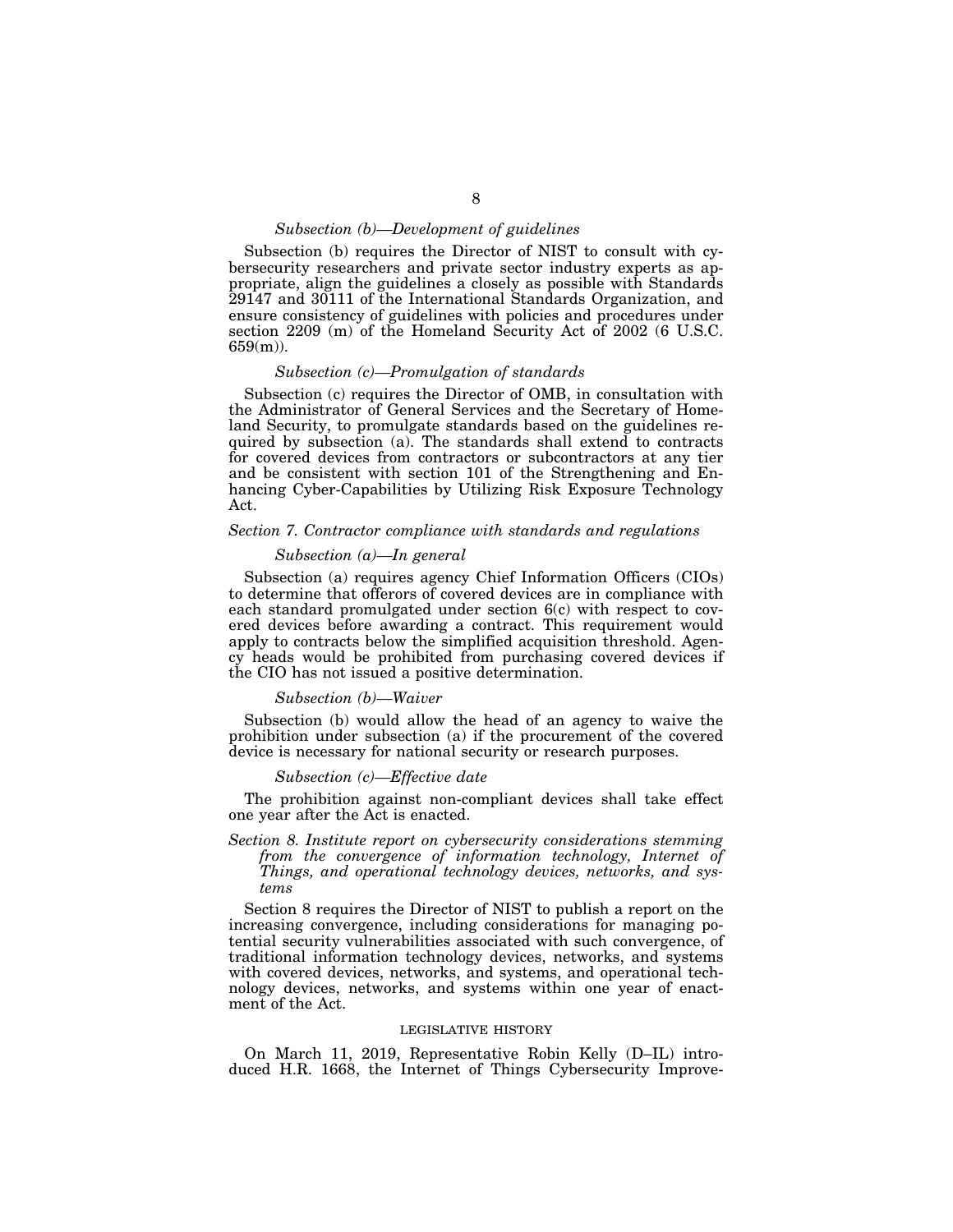ment Act of 2019. The bill was referred to the Committee as well as the Committee on Science, Space, and Technology.

On June 12, 2019, the Committee considered H.R. 1668 at a business meeting with a quorum present. The Committee ordered the bill reported favorably, as amended, by voice vote.

# COMMITTEE CONSIDERATION

On June 12, 2019, the Committee considered H.R. 1668 at a business meeting with a quorum present. Representative Robin Kelly (D–IL) offered an Amendment in the Nature of a Substitute  $(ANS)$ , which passed by voice vote.<sup>11</sup>

#### EXPLANATION OF AMENDMENTS

During Committee consideration of the bill, Representative Robin Kelly (D-IL), offered an ANS. The Committee adopted the ANS by voice vote. The substance of the amendment is reflected in the Section-by Section analysis above.

#### LIST OF RELATED COMMITTEE HEARINGS

In accordance with section 103(i) of H. Res. 6, the Committee held a markup on June 12, 2019, to consider the proposals set forth in the Internet of Things Cybersecurity Act of 2019 and to examine the proposals in H.R. 1668 that were in the Committee's jurisdiction. Committee consideration extended from a hearing on the Cybersecurity of the Internet of Things before the Subcommittee on Information and Technology on October 3, 2017.

#### STATEMENT OF OVERSIGHT FINDINGS AND RECOMMENDATIONS OF THE **COMMITTEE**

In compliance with clause  $3(c)(1)$  of rule XIII and clause  $(2)(b)(1)$ of rule X of the Rules of the House of Representatives, the Committee finds that the security vulnerabilities of Internet of Things devices pose a significant threat to federal information security, such that the Committee recommends the adoption of this bill (H.R. 1668) to require vendor compliance with security standards prior to Federal Government procurement of an Internet of Things device.

#### STATEMENT OF GENERAL PERFORMANCE GOALS AND OBJECTIVES

In accordance with clause  $3(c)(4)$  of rule XIII of the Rules of the House of Representatives, the Committee's performance goal or objective of this bill is to leverage Federal Government procurement power to encourage increased cybersecurity for Internet of Things devices, and for other purposes.

# APPLICATION OF LAW TO THE LEGISLATIVE BRANCH

Section 102 (b)(3) of Public Law 104–1 requires a description of the application of this bill to the legislative branch when the bill relates to the terms and conditions of employment or access to public services and accommodations. This bill is to leverage Federal Government procurement power to encourage increased cybersecu-

<sup>11</sup> House Committee on Oversight and Reform, Business Meeting, Voice Vote on Adoption of a Substitute Amendment (June 12, 2019).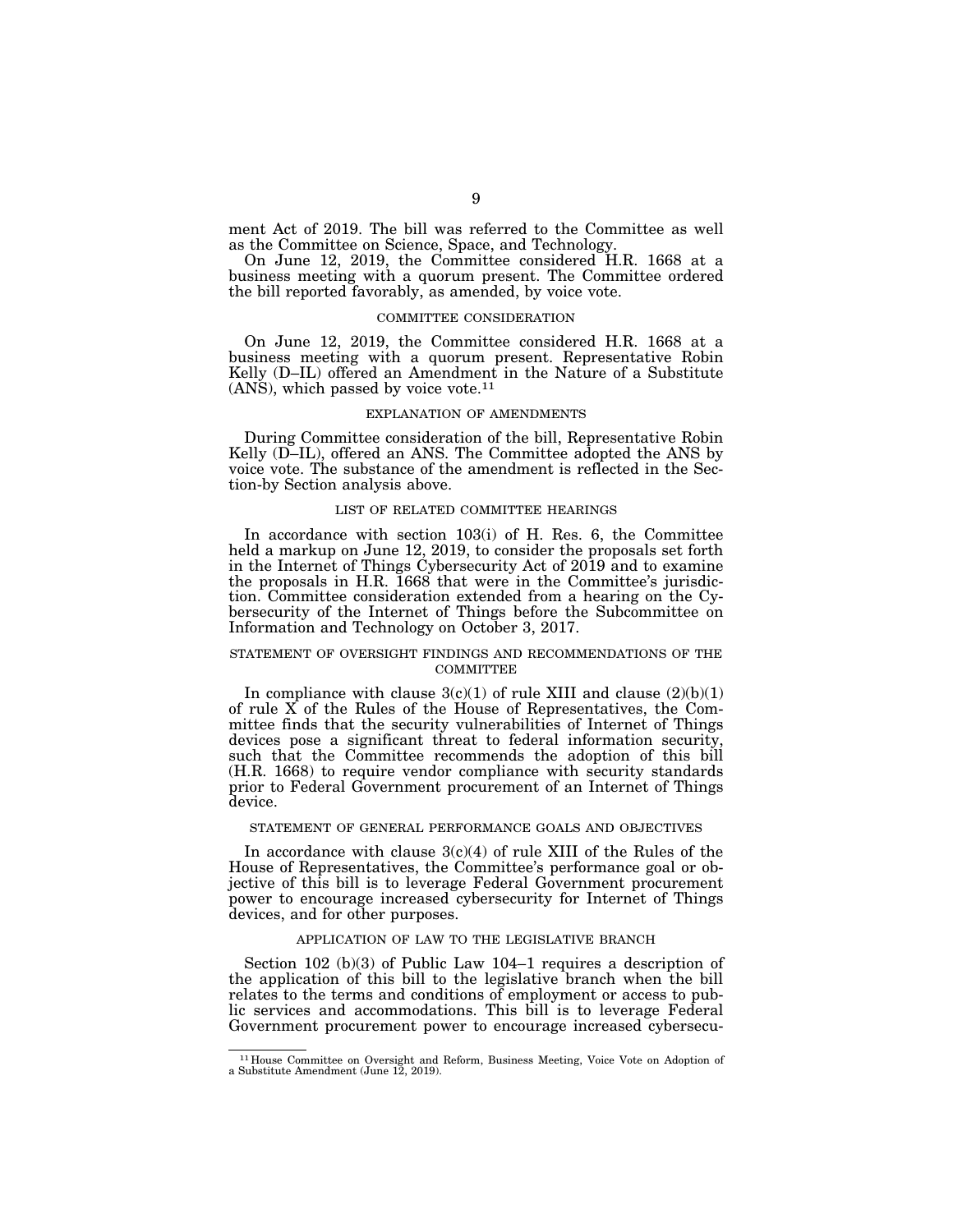rity for Internet of Things devices, and for other purposes. As such, this bill does not relate to employment or access to public services and accommodations in the legislative branch.

# DUPLICATION OF FEDERAL PROGRAMS

In accordance with clause  $3(c)(5)$  of rule XIII, no provision of this bill establishes or reauthorizes a program of the Federal Government known to be duplicative of another Federal program, a program that was included in any report from the Government Accountability Office to Congress pursuant to section 21 of Public Law 111–139, or a program related to a program identified in the most recent Catalog of Federal Domestic Assistance.

# DISCLOSURE OF DIRECTED RULE MAKINGS

Within the meaning of section 551 of Title 5, United States Code, this bill requires the Federal Acquisition Regulation to be amended to implement the security standards and coordinated disclosure of vulnerabilities standards required by the bill.

#### FEDERAL ADVISORY COMMITTEE ACT STATEMENT

The legislation does not establish or authorize the establishment of an advisory committee within the definition of section 5(b) of the appendix to Title 5, United States Code.

#### UNFUNDED MANDATE REFORM ACT STATEMENT

Pursuant to section 423 of the Congressional Budget Act of 1974, the Committee has included a letter received from the Congressional Budget Office below.

#### EARMARK IDENTIFICATION

This bill does not include any congressional earmarks, limited tax benefits, or limited tariff benefits as defined in clause 9 of rule XXI of the House of Representatives.

# COMMITTEE COST ESTIMATE

Pursuant to clause  $3(d)(2)(B)$  of rule XIII of the Rules of the House of Representatives, the Committee includes below a cost estimate of the bill prepared by the Director of the Congressional Budget Office under section 402 of the Congressional Budget Act of 1974.

#### NEW BUDGET AUTHORITY AND CONGRESSIONAL BUDGET OFFICE COST ESTIMATE

Pursuant to clause  $3(c)(3)$  of rule XIII of the House of Representatives, the cost estimate prepared by the Congressional Budget Office and submitted pursuant to section 402 of the Congressional Budget Act of 1974 is as follows: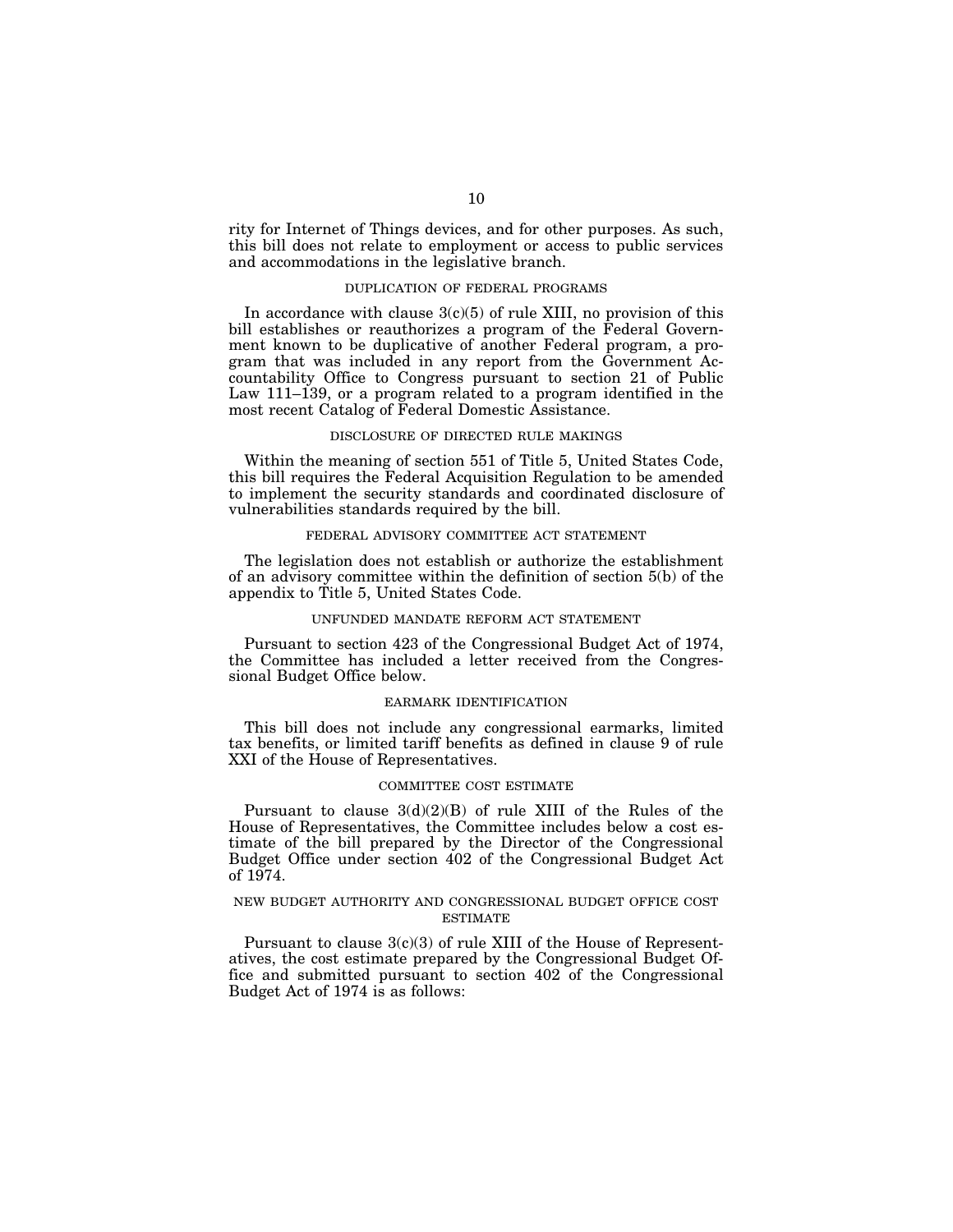# U.S. CONGRESS, CONGRESSIONAL BUDGET OFFICE, *Washington, DC, September 13, 2019.*

Hon. ELIJAH E. CUMMINGS,

*Chairman, Committee on Oversight and Reform,* 

*House of Representatives, Washington, DC.* 

DEAR MR. CHAIRMAN: The Congressional Budget Office has prepared the enclosed cost estimate for H.R. 1668, the Internet of Things Cybersecurity Improvement Act of 2019.

If you wish further details on this estimate, we will be pleased to provide them. The CBO staff contact is David Hughes.

Sincerely,

PHILLIP L. SWAGEL, *Director.* 

Enclosure.

| By Fiscal Year, Millions of Dollars                                                                   | 2019 | 2019-2024                                                               | 2019-2029     |  |  |
|-------------------------------------------------------------------------------------------------------|------|-------------------------------------------------------------------------|---------------|--|--|
| Direct Spending (Outlays)                                                                             |      |                                                                         |               |  |  |
| Revenues                                                                                              |      |                                                                         |               |  |  |
| Deficit Effect                                                                                        | n    | п                                                                       |               |  |  |
| <b>Spending Subject to</b><br><b>Appropriation (Outlays)</b>                                          | 0    | 35                                                                      | not estimated |  |  |
| Statutory pay-as-you-go<br>procedures apply?                                                          | No   | <b>Mandate Effects</b>                                                  |               |  |  |
| Increases on-budget deficits in any<br>of the four consecutive 10-year.<br>periods beginning in 2030? | No   | Contains intergovernmental mandate?<br>Contains private-sector mandate? | No<br>No      |  |  |

Under H.R. 1668, the National Institute of Standards and Technology (NIST) would develop guidelines on the appropriate and secure use of Internet of things (IoT) devices by federal agencies and develop minimum information security requirements for agencies to manage security vulnerabilities for those devices.<sup>1</sup> In addition, the Office of Management and Budget (OMB) would promulgate standards for federal IoT devices that are consistent with NIST's standards and guidelines. OMB would review and revise those standards at least once every five years and develop waivers to exclude certain IoT devices from the new standards. OMB would report to the Congress annually from 2020 through 2025 on the effectiveness of the standards and on the types and number of excluded devices.

Under H.R. 1668, NIST also would publish standards for federal agencies, contractors, and vendors to systematically report and resolve security vulnerabilities for IoT devices. Each agency's chief information officer would be required to ensure compliance. OMB

<sup>1</sup>The IoT consists of devices connected one another and to a network for exchanging data without human interaction. See Suzy E. Park, *Internet of Things (IoT): An Introduction*, In Focus Report 11239 (Congressional Research Service, June 4, 2019), https://go.usa.gov/xVcdR.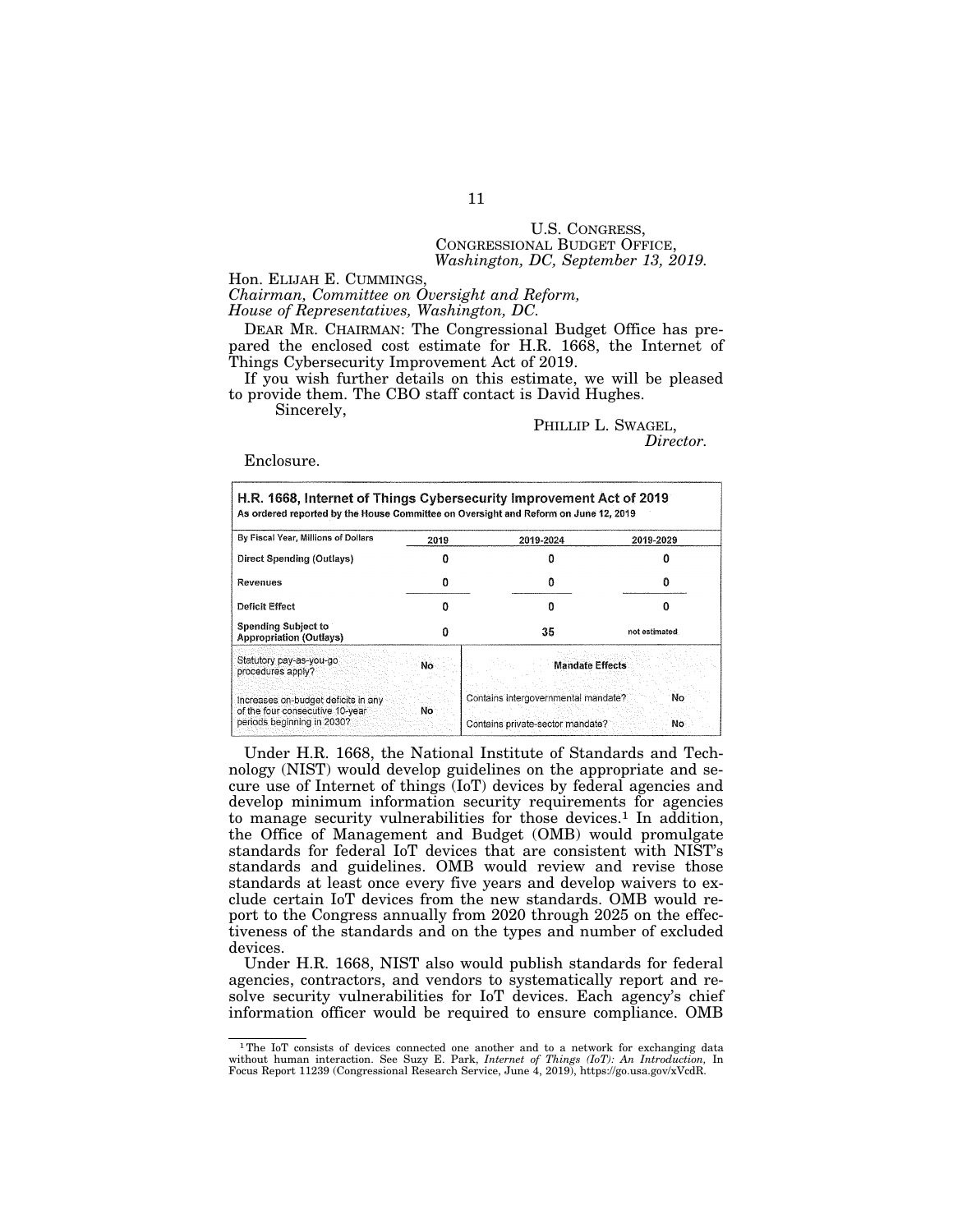would establish federal standards for that coordinated reporting process that are consistent with NIST's standards and guidelines.<br>Using information from NIST, CBO estimates that implementing

the bill would cost \$35 million over the 2019–2024 period, assuming appropriation of the necessary amounts.

The costs of the legislation (detailed in Table 1) fall within budget function 370 (commerce and housing credit).

TABLE 1.—ESTIMATED INCREASES IN SPENDING SUBJECT TO APPROPRIATION UNDER H.R. 1668

| By fiscal year, millions of dollars- |              |  |                       |                     |                   |               |  |
|--------------------------------------|--------------|--|-----------------------|---------------------|-------------------|---------------|--|
| 2019                                 | 2020         |  |                       | 2021 2022 2023 2024 |                   | 2019-<br>2024 |  |
| $\bf{0}$<br>$\mathsf{U}$             | - 11<br>- 11 |  | $\mathsf{f}$<br>$6 -$ | 666<br><b>K</b>     | <sub>b</sub><br>h | 35<br>35      |  |

In 2020, CBO estimates that NIST and OMB would spend a total of \$11 million to develop the IoT guidelines and standards. Of that amount CBO estimates that NIST would spend a little more than \$3 million to hire 11 employees and that OMB would spend about \$350,000 to hire 2 employees. Those newly hired NIST staff would develop the new federal guidelines and provide technical assistance to federal agencies. In addition, CBO estimates that NIST would spend a little more than \$3 million to hire contractors and convene workshops to assist with guideline development. Finally, CBO estimates that NIST would spend around \$4 million to update their National Vulnerability Database (NVD) to account for the vulnerability of IoT data.

After 2020, CBO estimates that NIST and OMB would spend approximately \$6 million annually to update the IoT guidelines and standards, report to Congress, and further update the NVD.

On September 13, 2019, CBO transmitted a cost estimate for S. 734, the Internet of Things Cybersecurity Improvement Act of 2019, as ordered reported by the Senate Committee on Homeland Security and Governmental Affairs on June 19, 2019. H.R. 1668 and S. 734 are similar and CBO's cost estimates are the same for both pieces of legislation.

The CBO staff contact for this estimate is David Hughes. The estimate was reviewed by H. Samuel Papenfuss, Deputy Assistant Director for Budget Analysis.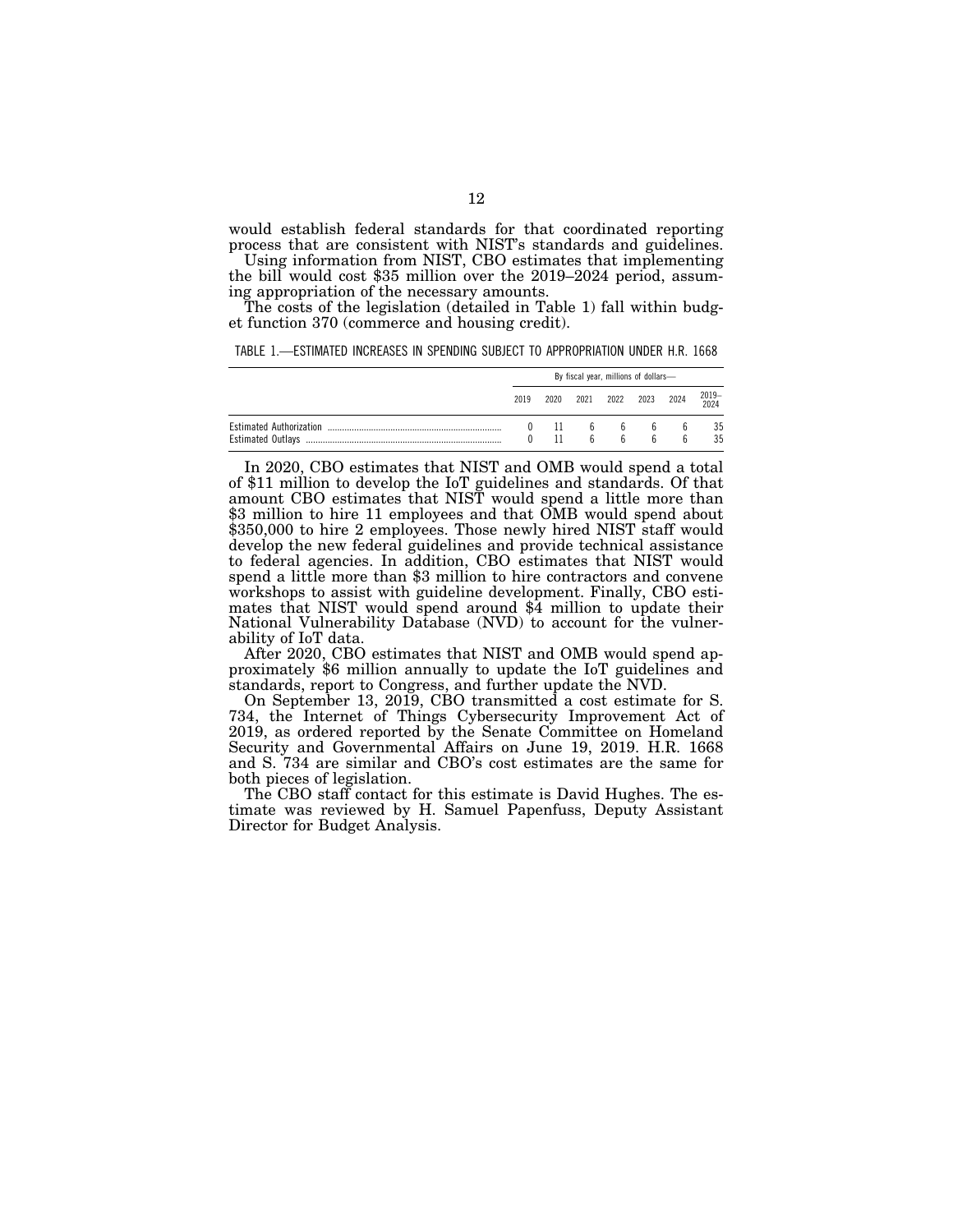# ADDITIONAL VIEWS

Internet of Things (IoT) refers to the concept of connecting commercial products, appliances, or sensors to either the open internet or an organization's closed network information system. Generally, IoT devices have lower computing power and lack mature security architecture found in widely used general purpose computing devices and network infrastructure, such as personal laptops, tablets, and routers.

IoT adoption rapidly expands the size and complexity of networks. Network complexity leads to new cybersecurity complexities and associated vulnerabilities, which bad actors can exploit. Security limitations should be fully understood and accounted for before any IoT device is connected to an agency's network. IoT devices could pose real risks to federal systems if information security procedures are not effectively implemented and monitored.

However, H.R. 1668 does not adequately account for the federal government's existing security framework. As such, it is potentially redundant and may add unnecessary complexity or burdens to our federal security workforce. Principally, the Federal Information Security Modernization Act (FISMA) (44 U.S.C. § 3551) established a government-wide cybersecurity management framework.1 Under the law, the Office of Management and Budget oversees agency information security policies and the Department of Homeland Security administers associated requirements,<sup>2</sup> which incorporate baseline information security standards maintained by the National Institute of Standards and Technology.3 Agencies are required to implement these security protocols, and other additional protections as necessary, in the context of their own organizational risk management and operational needs.

Additionally, this bill seeks to ''leverage Federal Government procurement power to encourage increased cybersecurity for Internet of Things devices'' beyond federal government specific applications.4 This is not an appropriate use of the government's established contracting procedures, which are designed to ensure the integrity of the federal acquisition process.

Finally, the private sector is incentivized to meet the needs of consumers and will respond as consumer demands arise. Private industry groups are actively working to address IoT security concerns through consensus-based standards.5 Responding to existing

Continued

<sup>1</sup>Federal Information Security Modernization Act of 2014, Pub. L. No. 113–283, 128 Stat. 3073–3088 (2014). 2 44. U.S.C. § 3553.

<sup>&</sup>lt;sup>3</sup>Id. See also, 40 U.S.C. § 11331.<br><sup>5</sup> Gery Shapiro and Jonathan Spalter, *The C2 Consensus on IoT Device Security Baseline Ca*<br><sup>5</sup> Gary Shapiro and Jonathan Spalter, *The C2 Consensus on IoT Device Security Baseline Ca* port\_FINAL.pdf See also, Chris Doman, et al., *Securing Edge Devices,* Cyber Threat Alliance